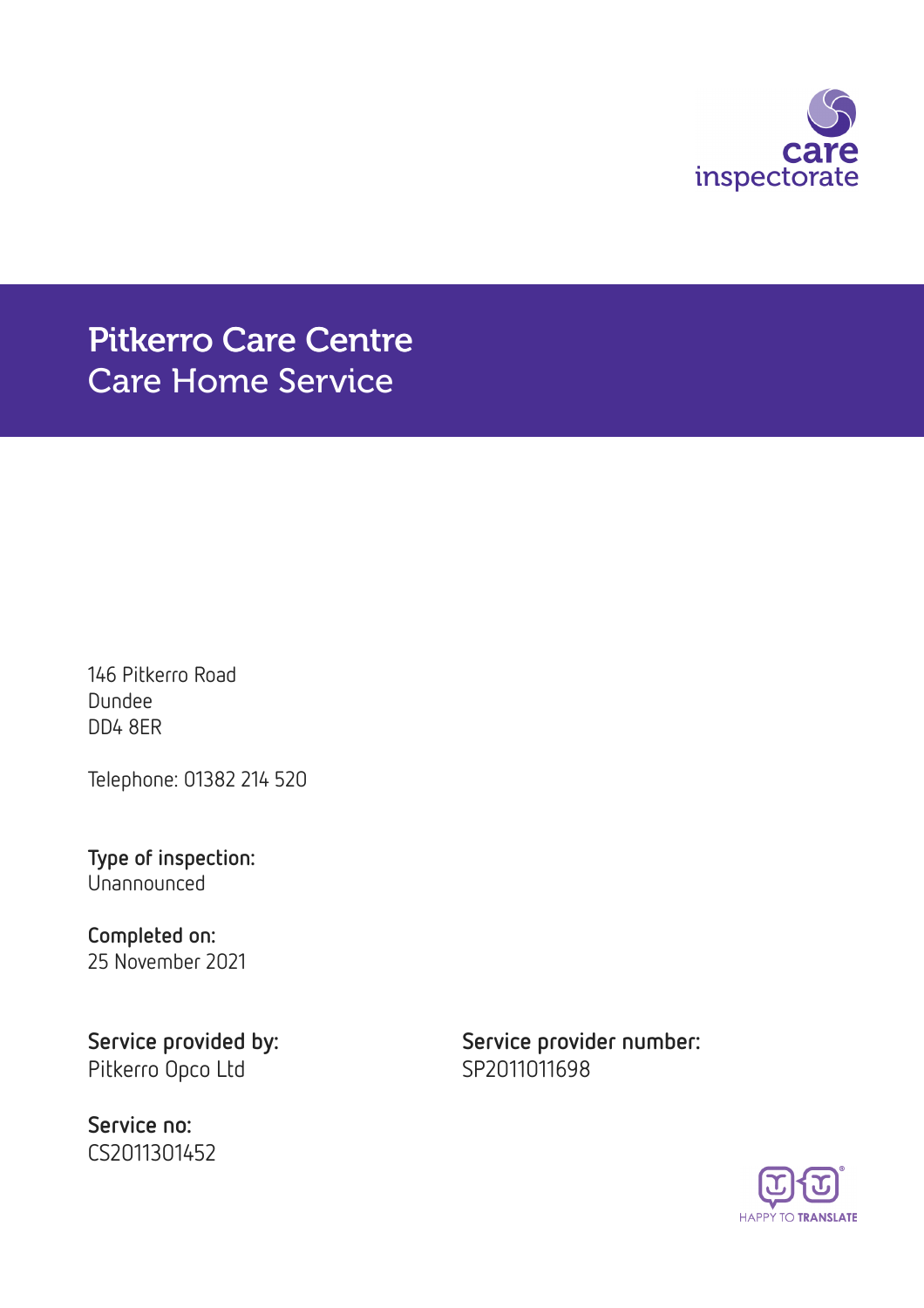### About the service

Pitkerro Care Centre is situated in large grounds near to a residential area in Dundee. The home benefits from a secure garden area accessible from the ground floor units of the home. Local amenities are available a short distance from the home and the home itself is easily accessible using public transport.

Accommodation is provided in four units set over two floors, with each unit having a sitting room and/or kitchen/diner. All rooms are single and have en-suite facilities. The home provides both residential and nursing care for up to 70 older people with a range of care needs and is operated by Pitkerro Opco Ltd.

This was a follow up inspection, following up on a requirement made at a previous inspection.

This inspection was carried out by two inspectors from the Care Inspectorate.

## What people told us

We did not obtain formal feedback from people using the service or any relatives and carers. We observed warm interactions between people and staff members. Although some people appeared withdrawn, others appeared comfortable and relaxed.

## From this inspection we evaluated this service as:

In evaluating quality, we use a six point scale where 1 is unsatisfactory and 6 is excellent

Further details on the particular areas inspected are provided at the end of this report.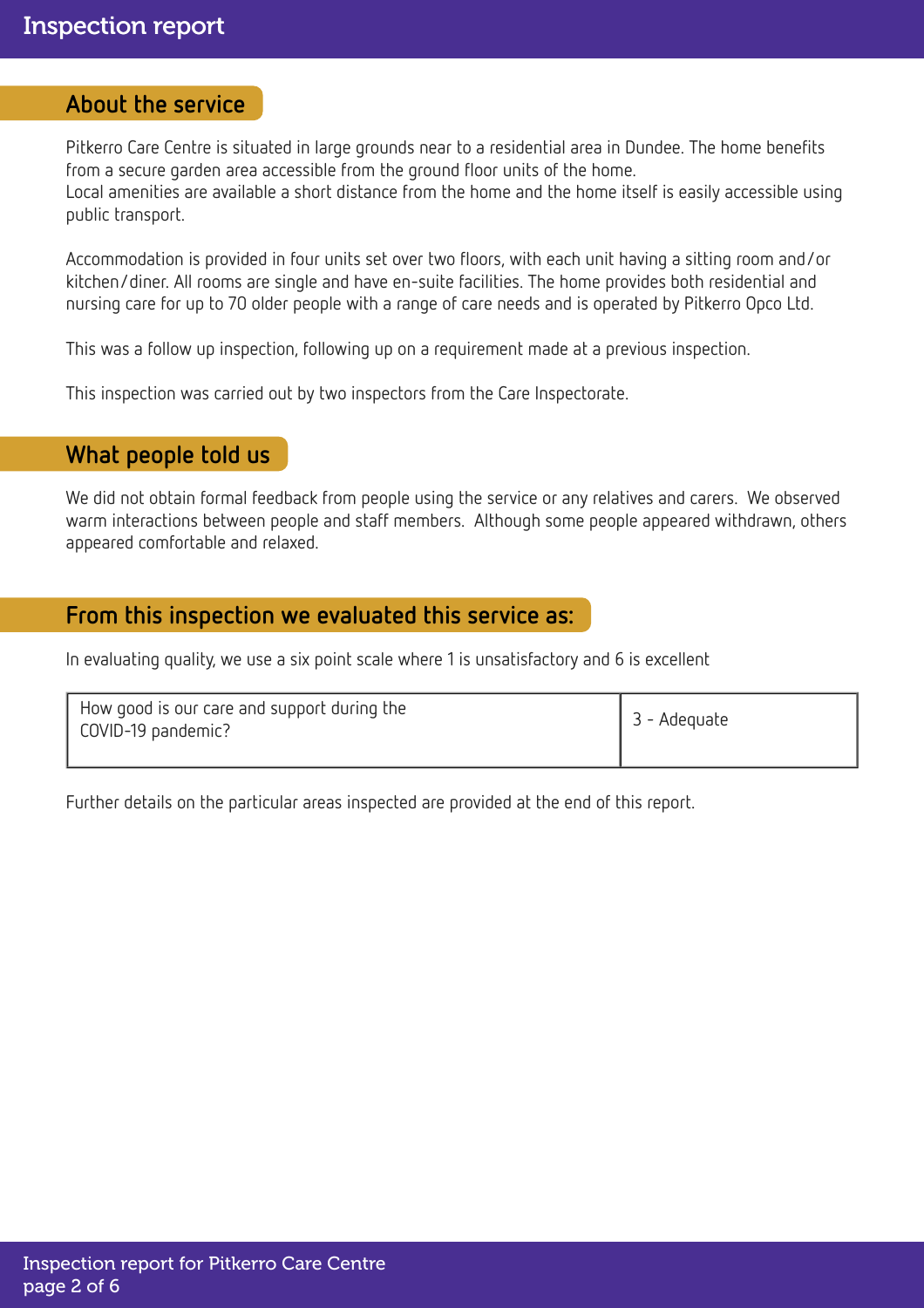## How good is our care and support during the 3 - Adequate COVID-19 pandemic?

At our last inspection on 31 August 2021 our findings showed that all except one requirement that had been made on 24 May were now met by the service. We identified that further work was needed to develop activities to improve people's physical and mental wellbeing.

Our focus in this inspection was to follow up the requirement in relation to activities and wellbeing. We observed lots of warm interactions between people and staff. Staff were kind when they attended to people's care. We could see that some people were participating in activities. People generally appeared relaxed and comfortable.

Our main findings can be seen in the 'What the service has done to meet any requirements made' sections of this report. We found that that the service had made significant progress in relation to the requirement, however new staffing had only recently been put in place and documentation of planning and evaluation of activities was not yet fully developed. We have extended the timescale to enable the service to further develop and sustain the improvements made.

#### Requirements

1. By 28 February 2022, in order to improve people's physical and mental wellbeing, the provider must review the way in which activities are organised and provide sufficient staff to support people to engage in them. To do this, the provider must, at a minimum, focus on the quality and amount of physical and social activity made available within and outside the home.

This is to comply with Regulation 15 9a) - Staffing of the Social Care and Social Work Improvement Scotland (Requirements for Care Services) Regulations 2011 (SSI 2011/2010).

This is in order to ensure that care and support is consistent with the Health and Social Care Standards which state that:

'I can choose to have an active life and participate in a range of recreational, social, creative, physical and learning activities every day, both indoors and outdoors.' (HSCS 1.25)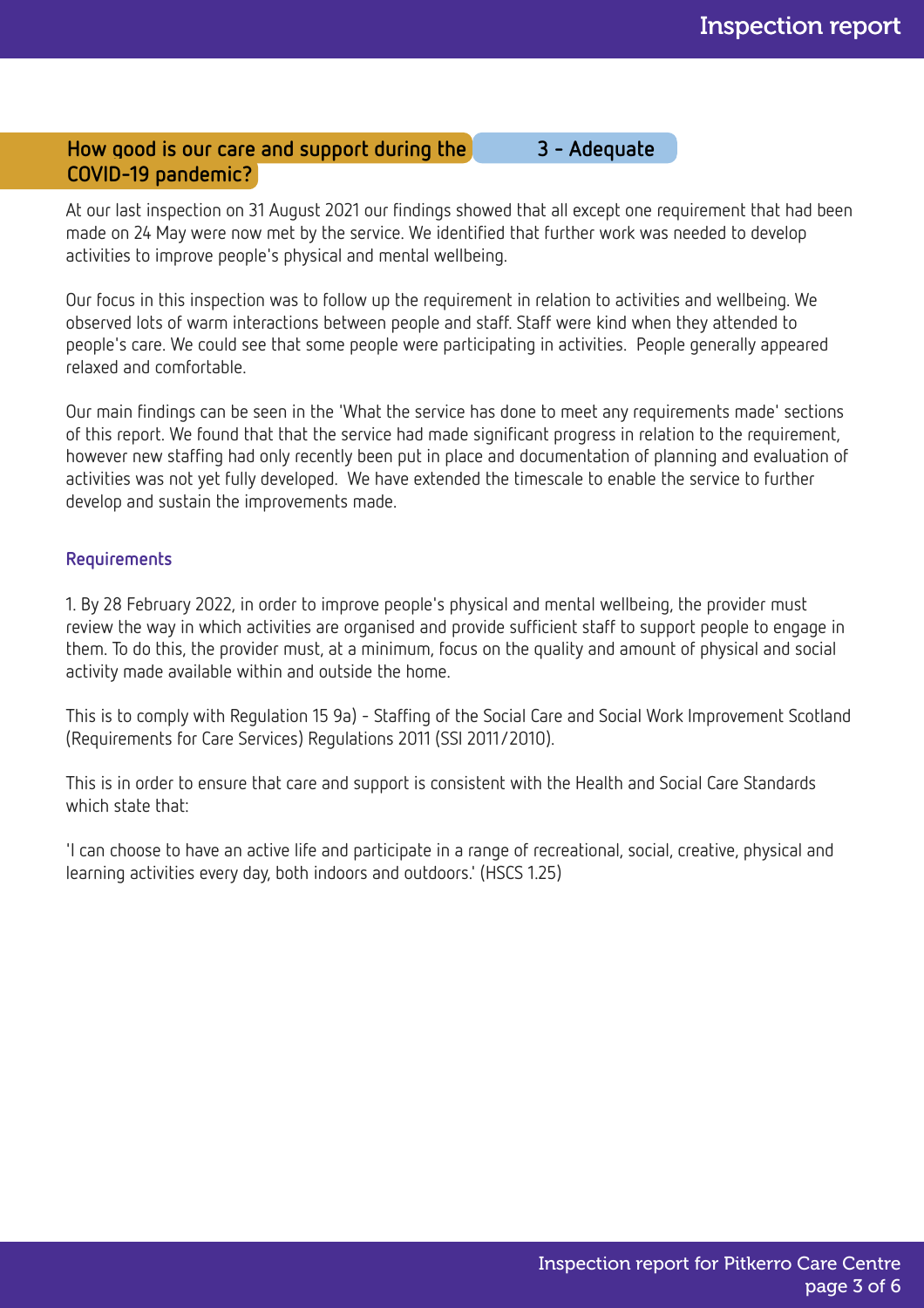What the service has done to meet any requirements we made at or since the last inspection

## Requirements

#### Requirement 1

In order to improve people's physical and mental wellbeing, the service provider must review the way in which activities are organised and provide sufficient staff to support people to engage in them. This should focus on the quality and amount of physical and social activity made available within and outside the home.

To be completed by 29 October 2021.

This is in order to ensure that care and support is consistent with the Health and Social Care Standards which state that:

'I can choose to have an active life and participate in a range of recreational, social, creative, physical and learning activities every day, both indoors and outdoors.' (HSCS 1.25); and In order to comply with Regulation 15 9a) - Staffing of the Social Care and Social Work Improvement Scotland (Requirements for Care Services) Regulations 2011 (SSI 2011/2010).

#### This requirement was made on 31 August 2021.

#### Action taken on previous requirement

This requirement had been made as a result of a previous inspection which found that there were not sufficient activities or staffing in place to support people to have meaningful days to support their physical and mental wellbeing.

The service had recently increased the number of hours of activity co-ordinator hours and this is now resourced across seven days, extending the opportunities for people to participate in an activity meaningful to them.

We observed people participating in various activities during the inspection. We could see evidence of creative thinking to develop and provide activities that supported people to be physically and mentally active.

As the team of activity workers had only recently been established, we found that more time was needed for the service to consider how best to record the planning of activities for both individuals and groups. In addition, they needed more time to establish how to best document and evaluate activities that people have been participating in. The service agreed to further develop this and we have extended the timescale of the requirement.

#### Not met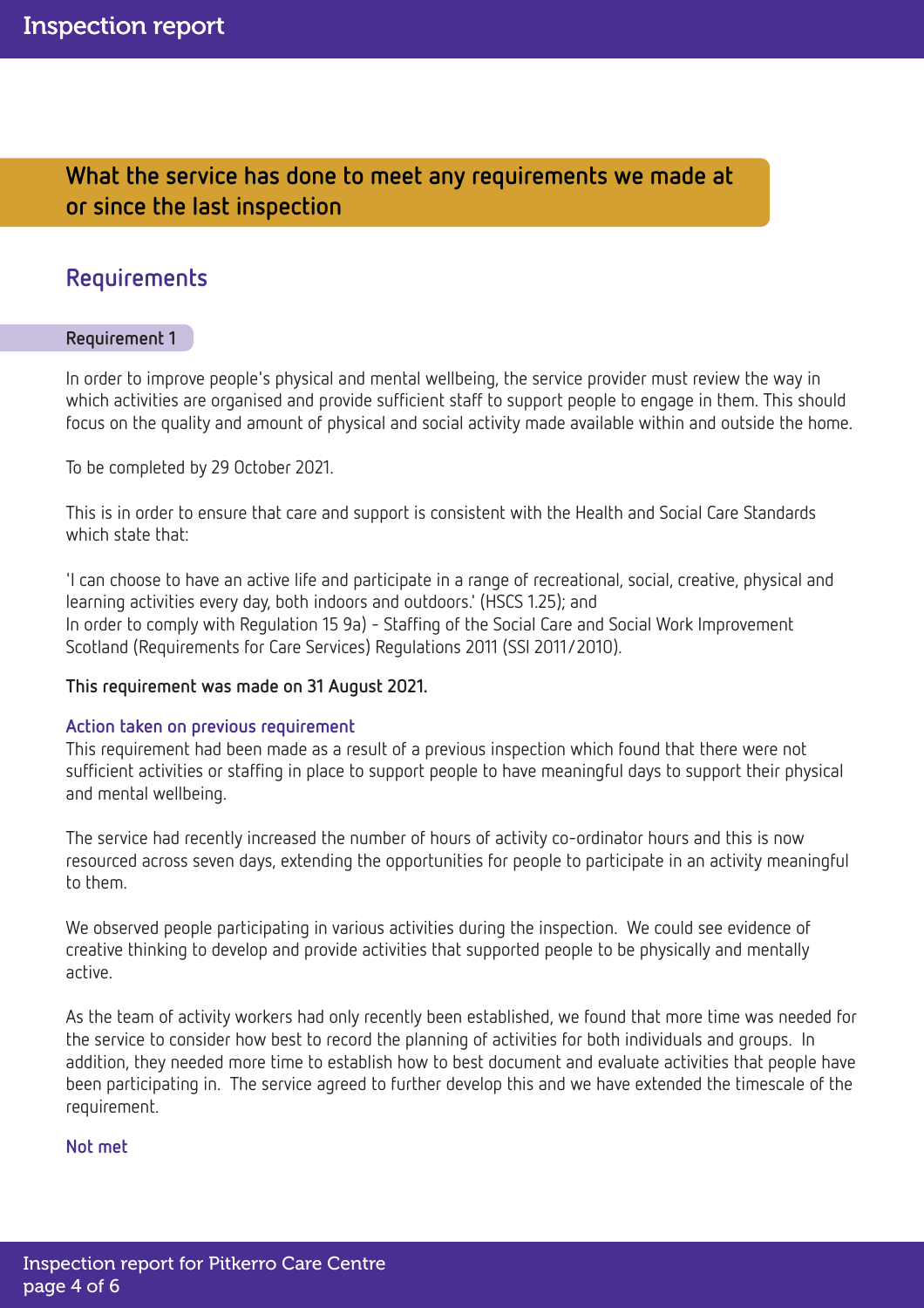# Detailed evaluations

| How good is our care and support during the COVID-19 pandemic?                                       | 3 - Adequate |
|------------------------------------------------------------------------------------------------------|--------------|
| 7.1 People's health and well being are supported and safeguarded during<br>the COVID-19 pandemic     | 3 - Adequate |
| 7.2 Infection control practices support a safe environment for people<br>experiencing care and staff | 3 - Adequate |
| 7.3 Staffing arrangements are responsive to the changing needs of<br>people experiencing care        | 3 - Adequate |